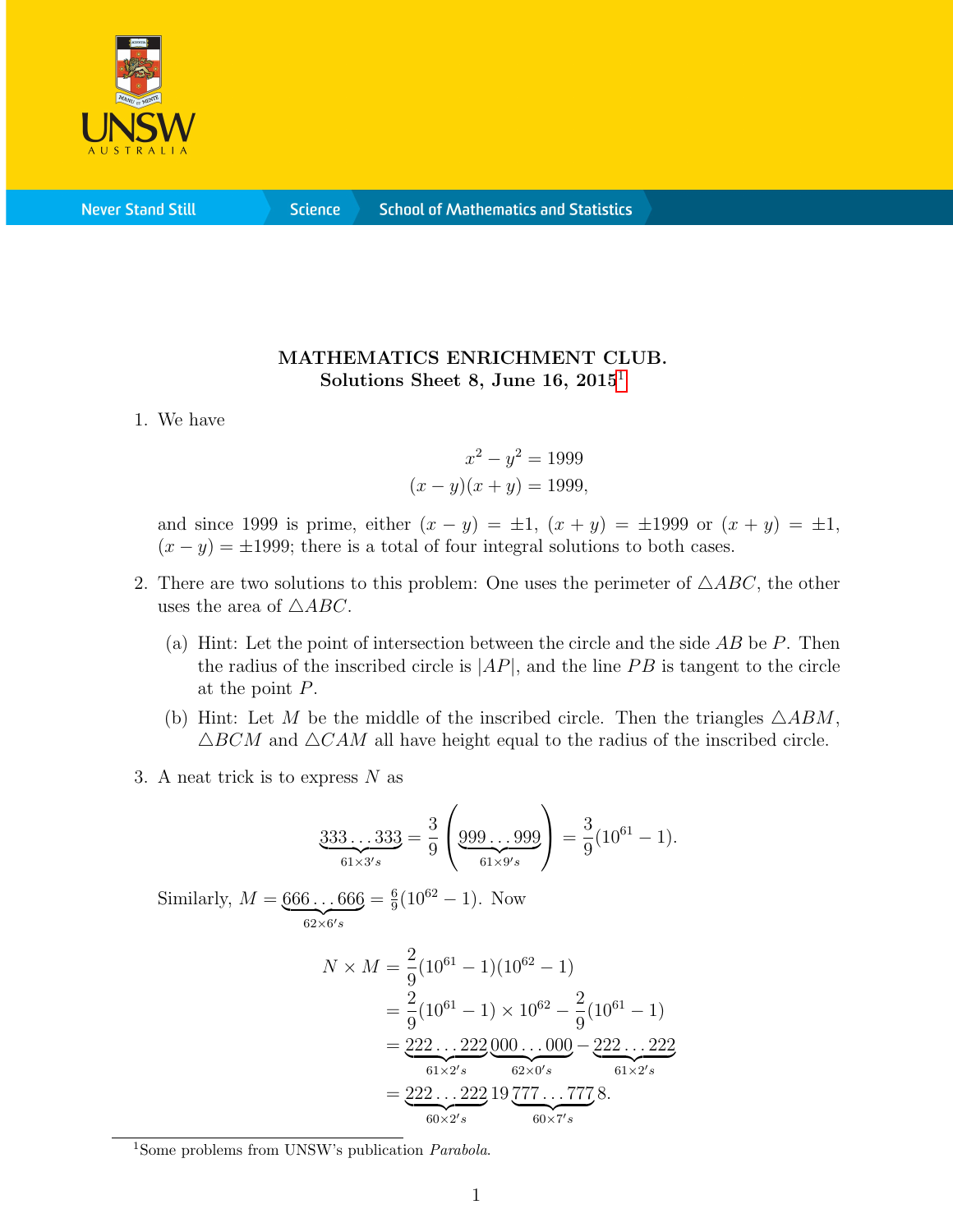It is easy to to compute the sum of digits on the last line of the above equation; it is 558.

- 4. First we note that for positive integers  $m, n, k$  and  $r$ , if  $a = mk + r$ , then  $a^x = nk + r^x$ (you may want to show this is true). Now, since  $a = a-1+1$ , we have  $a^x = (a-1)m_1+1^x$ for some positive integer  $m_1$ , thus  $r_1 = 1^x = 1$ . Similarly, since  $a = a + 1 - 1$  and x is odd, we have  $a^x = (a+1)m_2 - 1^x = (a+1)m_2 - 1 = (a+1)(m_2 - 1) + a$  for some integer  $m_2$ , thus  $r_2 = a$ . Hence, we can conclude that  $r_1 + r_2 = a + 1$ .
- 5. We can write  $x = n+d$ , where n is the integral part of x and d the decimal part. Then  $[2x] + [4x] + [6x] + [8x] = 20n + [2d] + [4d] + [6d] + [8d]$ . We scan over the range of d; that is  $0 < d < 1$  to see what positive integer under 1001 can be expressed in the form of  $[2x] + [4x] + [6x] + [8x]$ . For example

|                |             | $\begin{bmatrix} 2x \end{bmatrix} \quad \begin{array}{ccc} &+ & & [4x] & + & & [6x] & + & & [8x] \end{array}$                                                                                                                                                               |                                                   |  |                                              |
|----------------|-------------|-----------------------------------------------------------------------------------------------------------------------------------------------------------------------------------------------------------------------------------------------------------------------------|---------------------------------------------------|--|----------------------------------------------|
| $\overline{0}$ |             | $+ \qquad 0 \qquad \  \  + \qquad 0 \qquad \  \  + \qquad 1$                                                                                                                                                                                                                |                                                   |  | $= 1,$ if $\frac{1}{8} \le d < \frac{1}{6}.$ |
|                |             | $\begin{matrix} 0 & & + & & 0 & & + & & 1 & & + & & 1 \end{matrix}$                                                                                                                                                                                                         |                                                   |  | $= 2,$ if $\frac{1}{6} \le d < \frac{1}{4}.$ |
|                |             | $\begin{matrix} 0 & & + & 1 & & + & 1 \end{matrix}$                                                                                                                                                                                                                         | $\begin{matrix} + & \phantom{+} & 2 \end{matrix}$ |  | $= 4,$ if $\frac{1}{4} \le d < \frac{1}{3}.$ |
| $\overline{0}$ | $+\qquad 1$ | $+$ 2                                                                                                                                                                                                                                                                       | $\begin{matrix} + & \phantom{+} & 2 \end{matrix}$ |  | $= 5,$ if $\frac{1}{3} \le d < \frac{3}{8}.$ |
|                |             | $\begin{matrix} 0\\ \end{matrix} \qquad \begin{matrix} +\\ \end{matrix} \qquad \begin{matrix} 1\\ \end{matrix} \qquad \begin{matrix} +\\ \end{matrix} \qquad \begin{matrix} 2\\ \end{matrix} \qquad \begin{matrix} +\\ \end{matrix} \qquad \begin{matrix} 3\\ \end{matrix}$ |                                                   |  | $= 6,$ if $\frac{3}{8} \le d < \frac{1}{2}.$ |

If we continue with the above calculations, the results are the numbers ending in 3, 7, 8 or 9 can not be expressed in the form  $[2x] + [4x] + [6x] + [8x]$ . There are 100 numbers ending in 3 that is less than 1001, and similarly for 7, 8 and 9. Hence there are 600 numbers that can be put into the required form.

6. Let d be the number of kilometres traveled before the tyre switch is made. Then  $\frac{d}{x}$ is the proportion of wear on the font tyre before the switch, hence they will travel a further  $\left(1-\frac{d}{x}\right)$  $\frac{d}{dx}$ ) y kilometres before the tyres are retired. So the total distance traveled by the font tyre is  $d + \left(1 - \frac{d}{x}\right)$  $\frac{d}{dx}$ ) y. Similarly, the total distance traveled by the rear tyre is  $d + \left(1 - \frac{d}{dt}\right)$  $\frac{d}{y}$ ) x.

Suppose the claim of the advertisement is true, then we must have the following system of inequalities

$$
d + \left(1 - \frac{d}{x}\right)y \ge \frac{x+y}{2}
$$
  

$$
d + \left(1 - \frac{d}{y}\right)x \ge \frac{x+y}{2}.
$$
  

$$
(*)
$$

Rearranging [\(\\*\)](#page-1-0) gives

<span id="page-1-0"></span>
$$
d\left(1 - \frac{y}{x}\right) \ge \frac{x - y}{2}
$$

$$
d\left(1 - \frac{x}{y}\right) \ge \frac{y - x}{2},
$$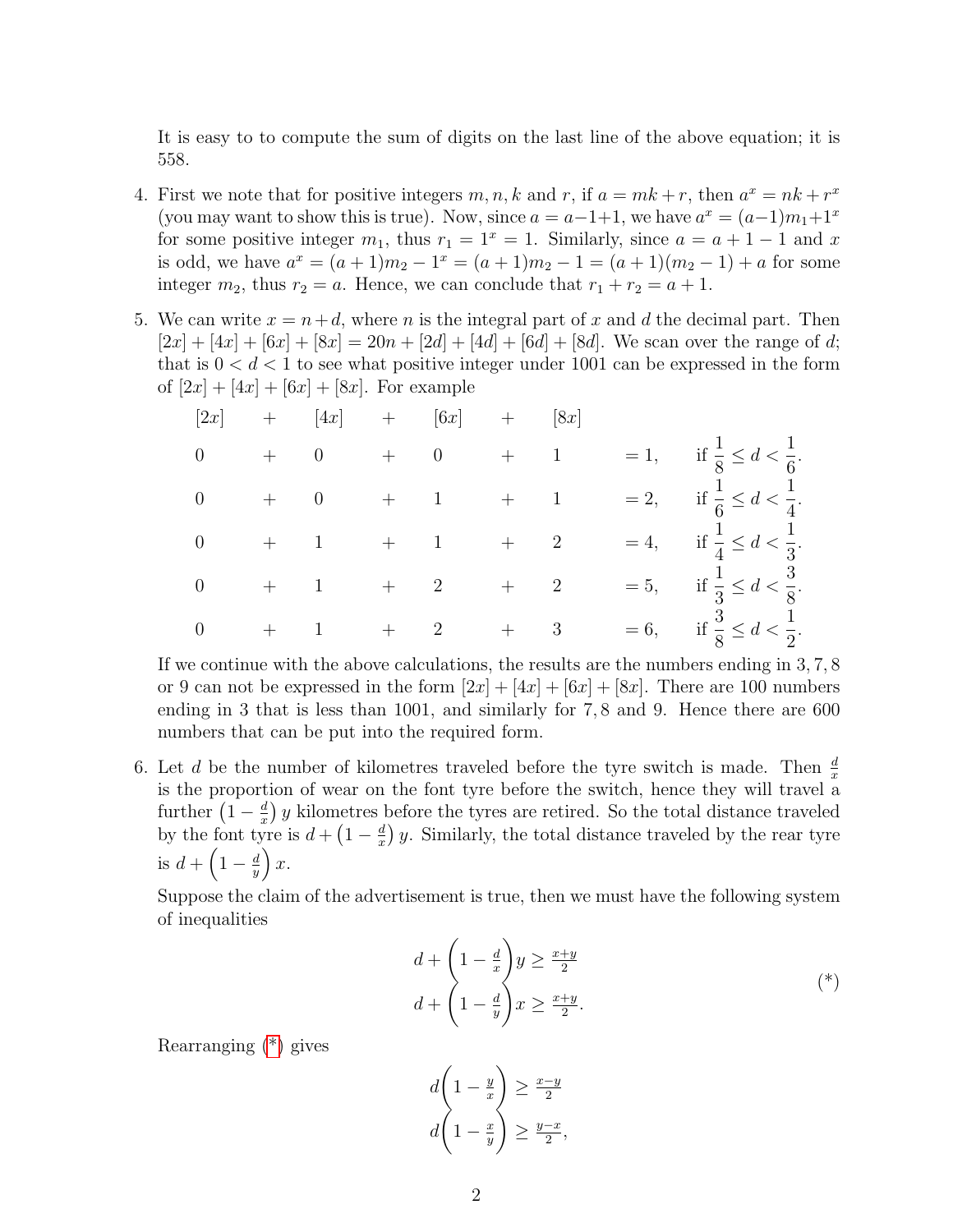then by using the assumption that  $x \leq y$ , we have

$$
d \le \frac{x-y}{2} \times \left(1 - \frac{y}{x}\right)^{-1} = \frac{x}{2}
$$

$$
d \ge \frac{x-y}{2} \times \left(1 - \frac{x}{y}\right)^{-1} = \frac{y}{2}.
$$

The last system of inequality does not hold because  $x \leq y$ , so we have a contradiction to the advertisement's claim.

## Senior Questions

1. Since  $\alpha > 0$ ,  $(\alpha + \frac{1}{\alpha})$  $\frac{1}{\alpha}$ )<sup>2</sup> =  $\alpha^2 + \frac{1}{\alpha^2} + 2 \ge 2$ . Similarly,  $(\beta + \frac{1}{\beta})$  $\left(\frac{1}{\beta}\right)^2 \geq 2$ . Therefore, if  $r_1$ and  $r_2$  are the roots of f (assuming  $r_1 \ge r_2$  wlog). Then  $r_1 \ge 2$  and  $r_2 < 0$ , so that  $r_1r_2 = c - 3 < 0$ , which implies  $c < 3$ .

 $\sqrt{ }$ To get the lower bound on c, we use the quadratic formula  $2 \leq r_1 = (c + 1) +$  $(c+1)^2 - 4(c-3)$ . Solving gives  $-2 \leq c$ .

2. Lets start by looking at the extreme case  $BX = XC, CY = YA, AZ = ZB$ ; as shown below. By the Midpoint Theorem, the line  $BC$  is parallel to  $ZY$ , and the line  $AC$  is parallel to ZX. Therefore ZYBX forms a parallelogram, which implies  $|BZ| = |YX|$ and  $|ZY| = |BX|$ . By similar arguments,  $ZYXC$  forms a parallelogram, which implies  $|ZX| = |YC|$ . Hence, the triangles  $\triangle ZYZ$ ,  $\triangle BXZ$ ,  $\triangle XCY$  and  $\triangle XYZ$  are identical, so that the area of  $\triangle XYZ$  is exactly one quarter.



- (a) If we fix Z and Y (recall that  $|AZ| \leq |ZB|$  and  $|CY| \leq |AY|$ ), then as we move the point X towards the midpoint of BC, the area of the triangle  $\triangle XYZ$  is either decreasing or constant. More generally, if we fix any two points of  $Z, Y$  or X and move the other towards the midpoint of the side they are located on, then the area of the triangle  $\triangle XYZ$  is decreasing or constant. The smallest possible area of  $\triangle XYZ$  occurs when Z, Y and X are the midpoints of the sides of the triangle  $\triangle ABC$ ; in this case the area of  $\triangle XYZ$  is exactly a quarter of  $\triangle ABC$ .
- (b) This follows immediately from the results of part (a).
- 3. Square both sides of the equation  $\sqrt{a} b =$ √  $\bar{c}$  and rearranging gives

$$
\sqrt{c} = \frac{a - b^2 - c}{2b}.
$$